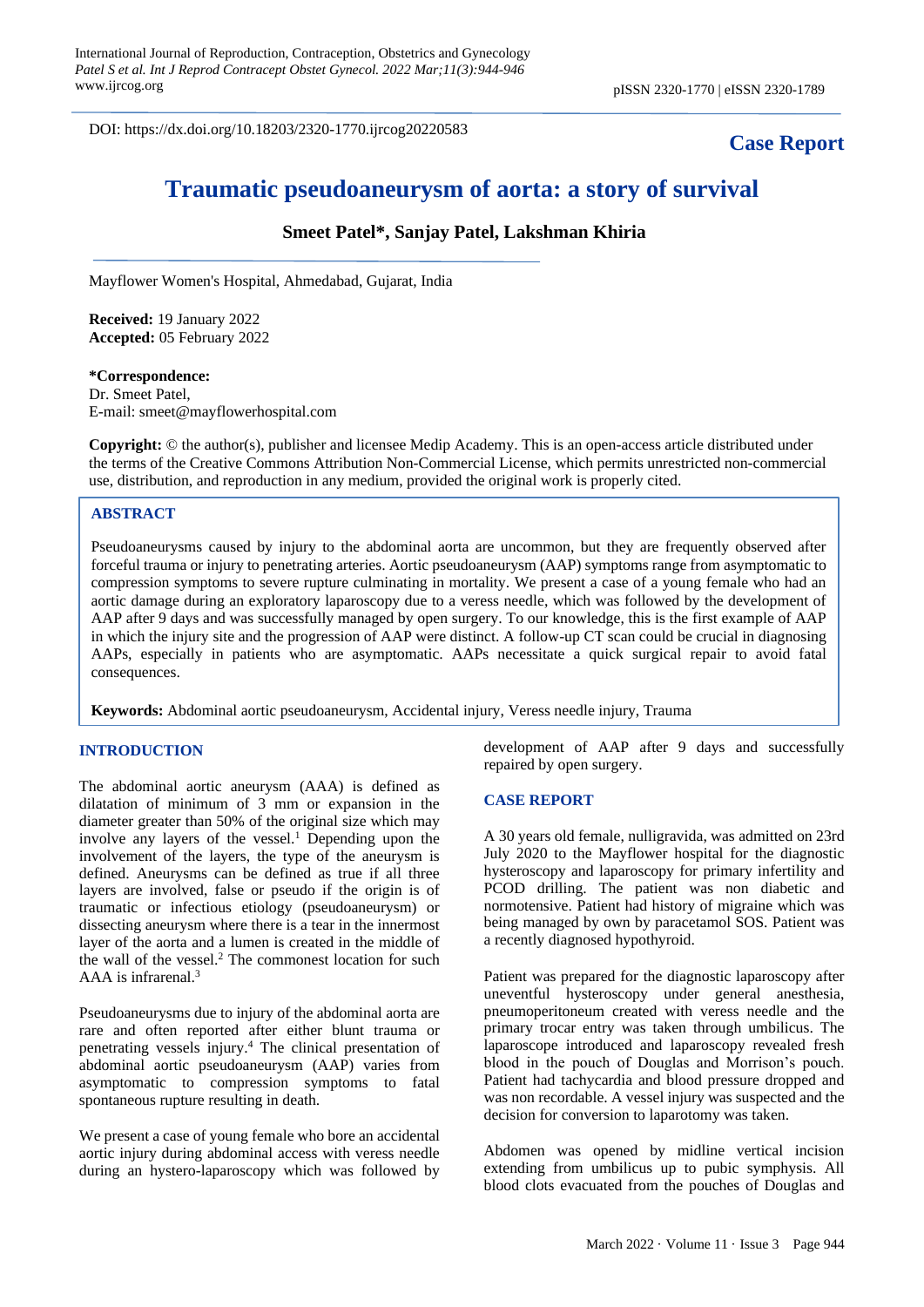Morrison, small intestine retracted packed with abdominal sponges. There was a large hematoma in the presacral region extending into the sigmoid mesocolon. Hematoma dissected and clots removed. There was jet of blood coming from the lower part of the abdominal aortic bifurcation. Bleeding site compressed with the abdominal sponges and kept in place till blood pressure improved and blood sample send for grouping and cross matching. Once blood pressure stabilised and blood products available, abdominal sponges removed, mesocolic hematoma evacuated and bifurcation of the aorta exposed, inferior mesenteric artery retracted laterally on left side, bleeding site identified at the aortic bifurcation and closed with prolene 3/0 interrupted sutures. Hemostasis was secured with no active bleeding. PCOD drilling was done and small myoma was excised along with left ovarian chocolate cyst. Drain placed in the pelvis and the abdominal cavity was closed and patient was shifted to the ward. Postoperative period was uneventful patient resumed normal diet on 3/4th postoperative day. Drain removed on 5th postop day. Patient had nonspecific complaint on 6/7th postoperative day so decision was taken to do CECT scan with angiography. To everyone's surprise there was a pseudoaneurysm of  $1\times1\times1.7$  cm arising from bifurcation of aorta and anterior wall of proximal left common iliac artery.



**Figure 1: (a) Laparoscopy revealed a profusely good field with fresh blood clots in Morrisons pouch; (b) laparoscopy revealed a profusely good field with fresh blood clots in pouch of Douglas; (c) convert the surgery to a laparotomy and immediately opened the abdomen; (d) a huge hematoma was formed in the retroperitoneal region, at the site of bifurcation of aorta over the sacral promontory; (e) palpate the vessel by feeling its pulsations and then open the hematoma layer by layer; (f) finally reaching the actual site of injury and we can see bulging happen at the point of rupture. We take a big stitch with vicryl 3-0 followed by figure of eight stitch; (g) on 6th day went in for a CT angiography, pseudoaneurysm of aorta found at the bifurcation of aorta; (h) Pseudo-aneurysm of aorta excised and sutured with prolene 5-0 with teflon.**

Link for procedure: https://www.youtube.com/watch?v= RjLMaEri8tk.

Patient and her family was explained about findings and treatment options were discussed in detail. Vascular surgeon's and intervention radiologist's consulted and a decision was taken for open repair of the pseudoaneurysm. The abdomen was opened through the same incision, bowels retracted, aorta exposed, proximal and distal vascular control taken with vascular slings and vascular clamps. After systemic heparinization, pseudoaneurysm sac opened, opening in the arterial wall identified and closed with interrupted, 5/0 pledgeted prolene. Distal and proximal clamps removed, hemostasis checked, and abdomen closure done with loop nylon. Postoperative period was uneventful and the patient was discharged on the 7th postoperative day.

# **DISCUSSION**

Penetrating abdominal aortic injuries occurs in less than 2% of the population and it is associated with very high mortality of up to 80%.<sup>5,6</sup> Abdominal aortic pseudoaneurysm is a rare phenomenon which is observed after penetrating aortic injuries as well as blunt trauma.<sup>7</sup> There is a possibility of disruption of the aortic wall integrity due to various factors like infection, inflammation or direct injury. This leads to development of a potential weakness in the wall which is then unable to sustain the aortic blood pressure. Resultantly, blood dissects in the layers of the aortic wall and forms a dilated sac covered by either media or adventitia of the aortic wall. This pseudoaneurysm differs from true aneurysms of aorta in terms of the layers of the aneurysm sac. All the three arterial wall layers are involved in case of true aneurysm.

The time duration for the formation of AAP after an injury is not known till now and may range from weeks to years.<sup>8</sup> Any breach in the integrity of the aortic wall increases the possibilities of blood dissecting the wall, leading to blood collection under either medial or adventitia. This collected blood either remains at the site of injury which exerts the tamponade effect at the injury or may travel down to the gravity and gets collected in the lower parts around the bifurcation of aorta.

Any such AAP may remain asymptomatic for years and found accidently during routine investigation or sudden rupture.<sup>9</sup> Many times it may also present as palpable mass, may surround blood vessels and cause compressive symptoms or acute compression of aorta due to compression.<sup>10</sup>

For the treatment of such pseudoaneurysms, various options like open surgical repair, endovascular repair, thrombosis of the aneurysmal sac or coil embolization are available. For the open repair of such pseudoaneurysm, after opening up of the sac either resection and graft interposition or direct suturing is preferred.<sup>11, 12</sup>

In a case reported published, an AAP of suprarenal location was associated with epigastric pain as well as compression of common bile duct leading to jaundice. The patient was operated and the repair was carried out by intraluminal patch aortoplasty.4 Multiple authors have reported their experience of endovascular repair of AAP